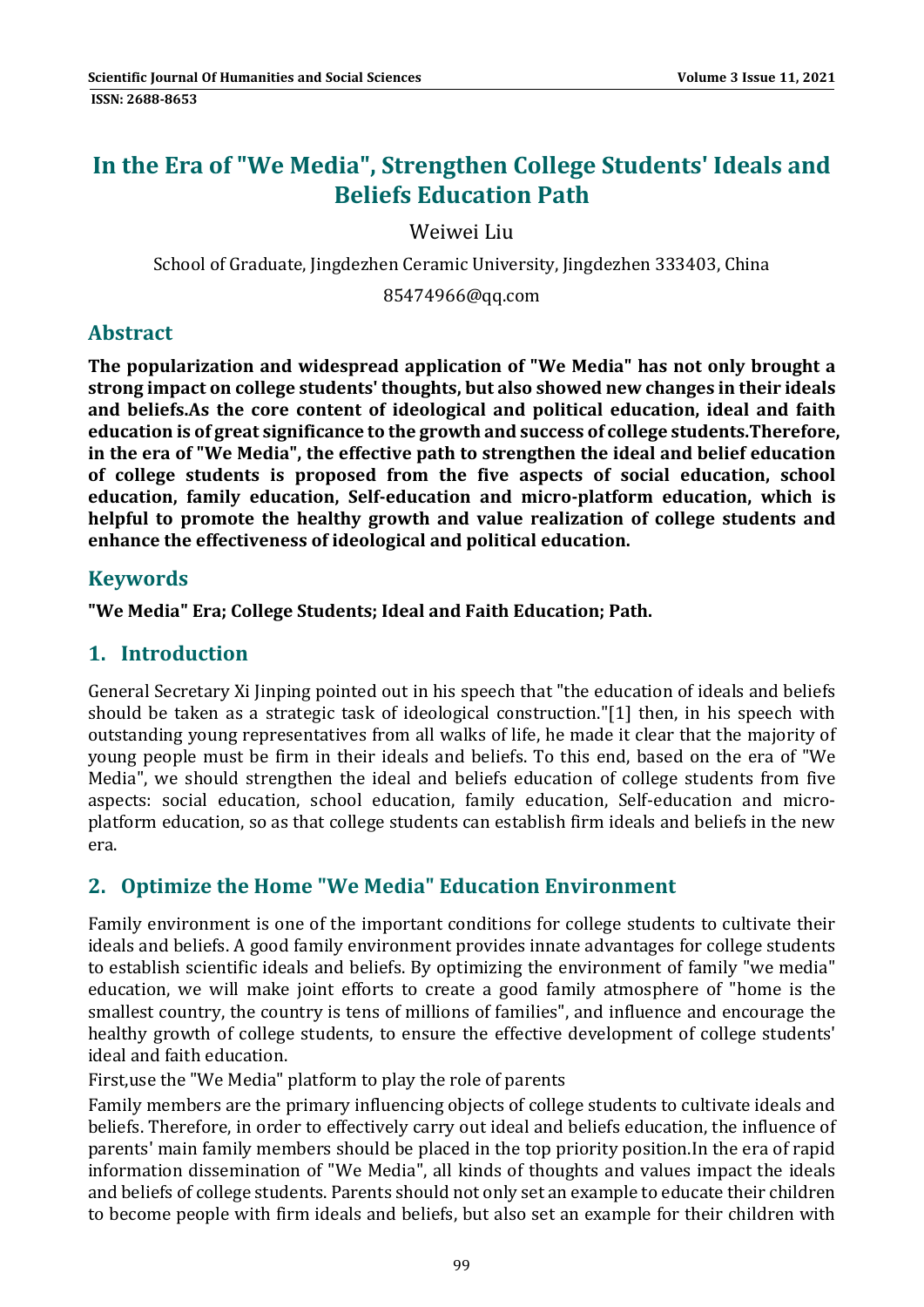**ISSN: 2688-8653** 

their own way and practical actions in life."Making iron is still hard", so if to optimize the family education of college students through "We Media", family members must play their own exemplary and leading role, and constantly improve their scientific and cultural quality and "We Media" quality. Only when family educators actively understand a variety of media information and improve their information discrimination ability, can they truly guide students to accept the ideological and cultural information of advanced science. In order to make college students actively and consciously absorb the beneficial information in the media culture, educators need to play an exemplary role.Physical education is more important than words. If educators can not use the "We Media" platform scientifically and healthily, college students will inevitably be affected.

Second, innovate family education methods by using "We Media"

Family education is the foundation of all education, and it is the first classroom for the implementation of ideal and faith education."Only a harmonious and healthy family, can give the children the concept of health, cultivate the child's good self-esteem and confidence, cultivate the child's sense of responsibility."[2] The emergence of " We Media " has not only innovated the method of family education, but also created conditions for college students to carry forward and practice good family traditions, which needs to strengthen the renewal of parents' education concepts.Family educators can take advantage of college students' preferences for "We media" and their positive initiative in learning independently on "We Media" to guide them to learn through "We media resources, so that college students can contact excellent" We media resources suitable for them.To understand the inner world of children's hearts through the interaction of "We Media" platform, it is best to become the support and guide of children when lonely, helpless and confused in the virtual space of We Media ", guide the direction of children's correct life path and encourage them to turn their ideals into reality.Now every family will have a WeChat group, and family members can take turns to recommend "philosophical stories, touching characters, warning education" in the group to convey positive energy.

# **3. Create a Good "We Media" Society**

The influence of environment plays an important role in the formation of college students' ideals and beliefs, and creating a good social environment is of great significance for guiding contemporary college students to establish correct ideals and struggle for it.

First, carry forward the mainstream culture of the "We Media" platform

Through the media text, pictures, sound, video and other colorful communication, make micro radio, video, animation, etc., to actively guide them, let college students in the form of the popular to understand the history of the Chinese nation, the history of the communist party of China, understand and accept the connotation of the core value system of socialism with Chinese characteristics, etc., gradually accept and internalize their ideals and beliefs.

Second, strengthen the ethics of Citizen We Media"

With the development of the media, now some college students social ethics consciousness weakened, fuzzy, lack of social responsibility and self-discipline, often make some break the moral bottom line, cause college students network moral anomie, such as network fraud, network piracy, network academic misconduct, network abuse, etc., college students are more vulnerable to the moral bottom line, and public opinion orientation will also bring profound influence on their thoughts and behavior, study and life. In a social environment with misplaced values, bad practices such as mercenary, comfort and pursuit of fame and profit will inevitably bring negative effects on the ideals and beliefs of college students.It is necessary to reasonably guide college students, refuse the moral bundling type, and reduce the degree of harm. Therefore, we should take the socialist core values as the criterion to strengthen the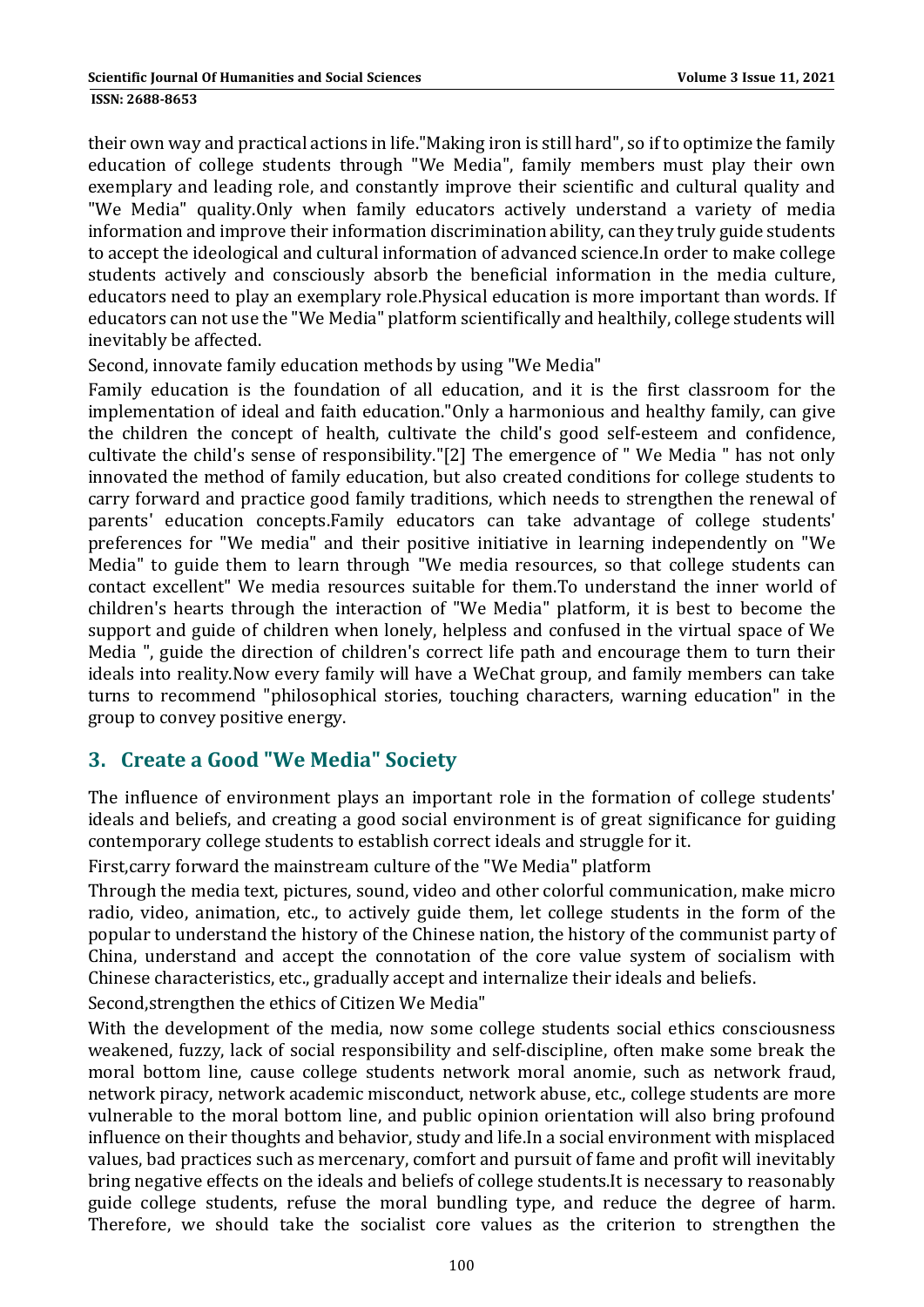construction of civic morality, so that every citizen can cultivate and practice the socialist core values. 

## **4. Strengthen"We Media" Education and Guidance in Universities**

Colleges and universities are the main position of ideal and faith education for college students. The education strategy and education pattern of "whole-process education and all-round education" mentioned by General Secretary Xi Jinping in his speech at the Conference on Ideological and Political Work in colleges and universities are applicable to the ideal and faith education of college students. Only by carrying out multiple and three-dimensional education in colleges and universities can they further play the positive and key role in college students' education of ideal and faith.

First, enrich and improve the education system

Respect for the main position of each student is the core of the educational concept with students as the main body. In order to promote the comprehensive and healthy development of students, it is necessary to constantly update the educational concept, so as to make the educational content realistic, targeted and scientific.Many new concepts of management, service and communication in the era of "We Media" are integrated and applied to the ideal and belief education work in colleges and universities. The rigid, rigid and boring work concepts in the traditional education work have been challenged, and it is difficult to receive practical results. This requires educators to always keep a clear mind, arm their minds with Marxism, do everything from reality, seek truth from facts, and constantly develop and enrich their own ideological and political education philosophy.As an ideological educator, we should establish the new concept of ideals and faith education of "We Media", actively use "We Media" to pay attention to the students' ideological dynamics of students at any time, and take the "We Media" platform as an extension of the ideals and faith education of college students.

Second, improve the media literacy of educators

Educators bear the heavy burden of helping college students establish the ideals and beliefs of science and health. Their own quality is related to the implementation effect of college students 'ideals and beliefs education and the cultivation of college students' own ideals and beliefs.[3]At the same time, college students 'media literacy related courses in college classrooms to improve students' media literacy and cognitive ability through normal classroom teaching, consciously strengthen students' media moral awareness and media responsibility, improve their legal awareness, so that they can gradually have the ability to screen information and not be misled by wrong public opinion. Correct understanding of We Media, use of We Media, reasonable use of emerging intelligent platforms to carry out knowledge and ideological education.

# **5. Strengthen the Self‐education of College Students in "We Media"**

The content is scattered and messy, and not all the information is beneficial. In the process of applying "We Media", college students should not only learn their own professional knowledge well, but also consciously strengthen the study of ideological and political education courses, not only to cultivate college students' good ideology, moral sentiment and political literacy, but more importantly to help college students grow up healthily. We should attach importance to the classroom study of ideological and political education theory, grasp the theory of building socialism with Chinese characteristics, study China's history, national conditions, the situation and other policies, grasp the knowledge of patriotism, and cultivate the ideals and beliefs of college students. First, the ideological and political teachers in the Online.

First, strengthen the shaping of college students' own theoretical system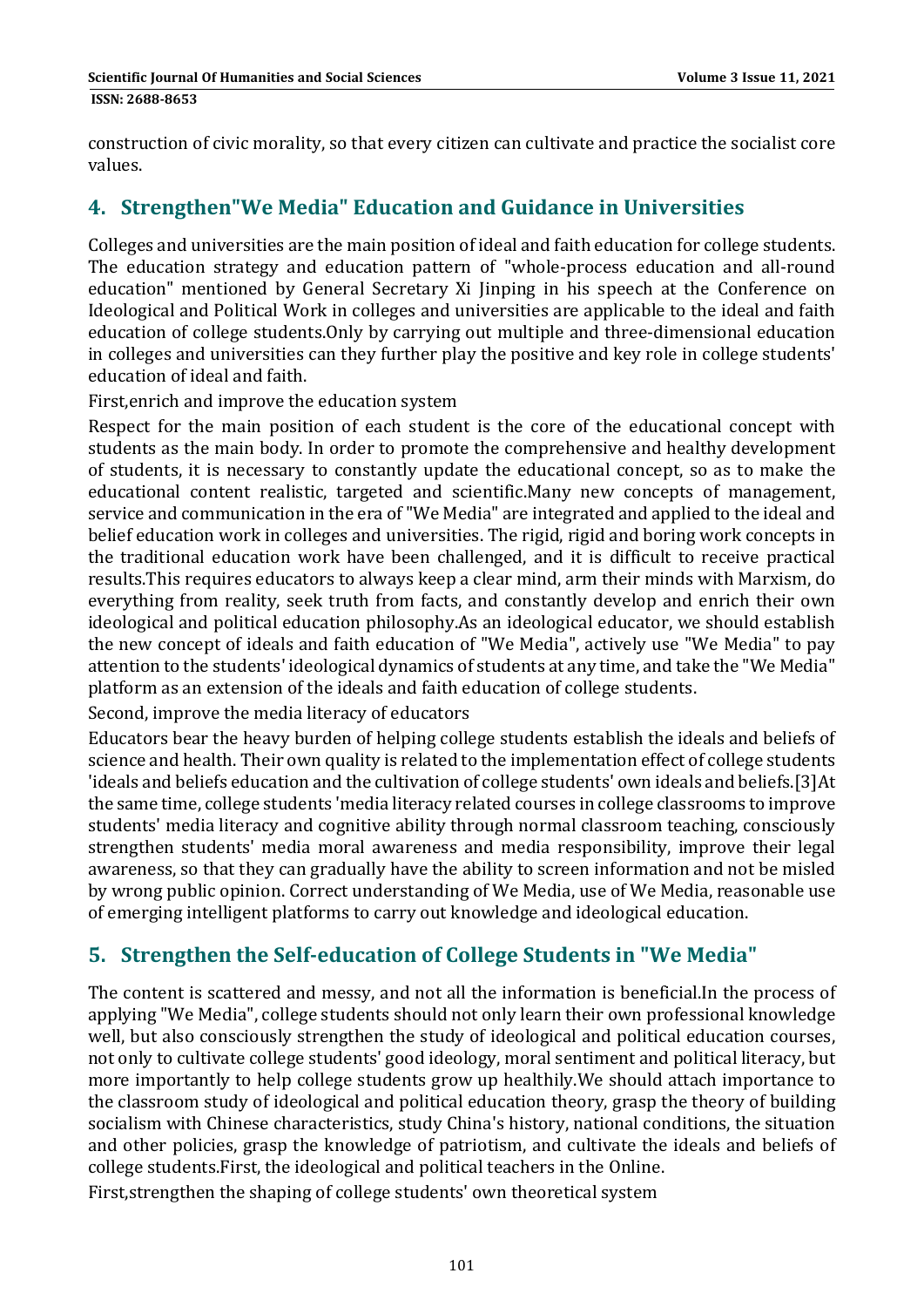College students should fully explore and use the communication advantages of "We Media", express the Marxist world outlook and methodology with the discourse system they like to accept, so that college students can not only get theoretical learning in class, but also strengthen the study of ideological and political education through the "We Media" platform. Students can set up Marxist theory forums on their own, let students post and exchange experience, answer questions and doubts, so that students can consciously stand in the Marxist camp. Do a good job of ideological and political education for college students silently, and form their own ideals and beliefs imperceptibly.

Second, Strengthen the education of college students' own media literacy

In the era of "We Media", students are no longer just the recipients of information, but also the main body of information communication. Therefore, it is urgent to improve students' media quality, improve their identification and critical ability of bad information, and promote the effective dissemination of high-quality information.Media literacy as the basic literacy of citizens, refers to "people in the face of various media information choice ability, understanding ability, questioning ability, assessment ability, creation ability, production ability and speculative reaction ability". [4] college students should consciously strengthen their media moral consciousness and media responsibility, improve the awareness of network security, make it gradually have screening information, not misled by wrong public opinion.

# **6. Built a National "Micro" Platform for Advocating Ideals and Faith Education**

We-media platforms such as WeChat provide a new way of communication mode for college students, changing the traditional communication mode with mobile phones as the main communication tool, and making instant contact easier and convenient. As a communication platform, if the micro-platform can be fully used between the college educators and the educators, it will effectively improve the effectiveness of the ideal and faith education for college students.

First, use WeChat to strengthen the ideal and belief education of college students

WeChat, a new " We media software, is widely accepted and widely used among college students, which has a profound impact on their ideological, moral and behavioral habits.The ideal and belief education content of WeChat platform is broader. College students can see more vivid examples in WeChatB 1 news that are more interesting than classroom learning. The most important thing is that students' learning in this case is not just cramming indoctrination, but active learning. The news pushed by WeChat official account, WeChatB 1 Moments and WeChatB 1 greatly expands the content form of ideal and belief education. Through this way, college students will actively participate in interaction, share self-evaluation and discuss and research with each other.

Second, use of micro-public welfare to strengthen the ideal and faith education of college students 

Micro-public welfare is around everyone, and everyone can be free to initiate and participate in it. Micro-public welfare has diversified ways of participation, which can be divided into online public welfare and offline public welfare. Offline micro-public welfare is mainly based on real public welfare, such as charity donation and charity sale held in schools or in the society. For example, there are many old clothing donation boxes under the dormitory buildings, which not only practice public welfare within their capacity, but also realize the effective use of resources.